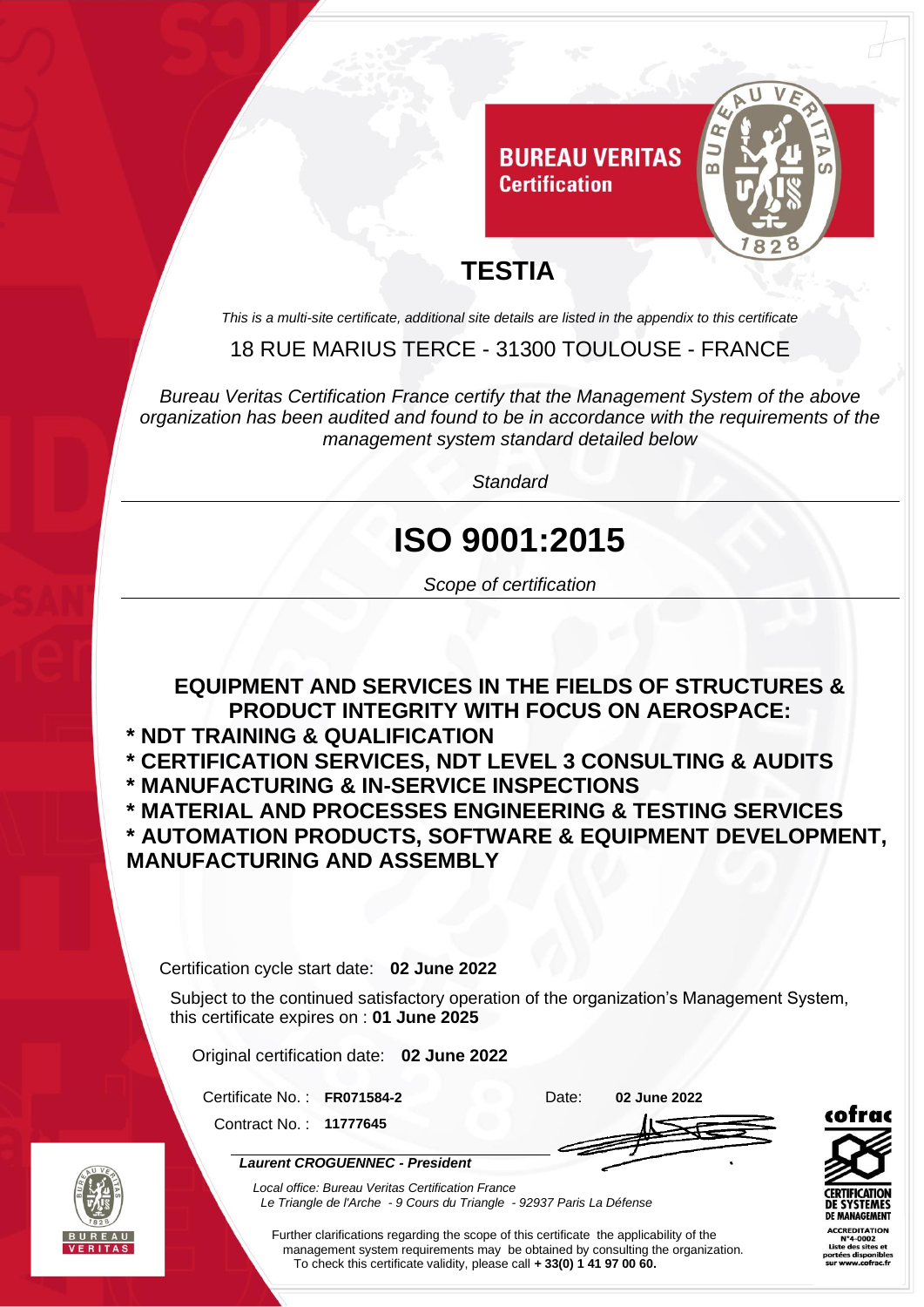

## **TESTIA**

*Standard*

# **ISO 9001:2015**

*Scope of certification*

| <b>Site</b>                 | <b>Address</b>                                                                                   | <b>Scope</b>                                                                                                                                                                                                                                                                                                                                                                                                                      |
|-----------------------------|--------------------------------------------------------------------------------------------------|-----------------------------------------------------------------------------------------------------------------------------------------------------------------------------------------------------------------------------------------------------------------------------------------------------------------------------------------------------------------------------------------------------------------------------------|
| TESTIA                      | 18 Rue Marius Terce<br>31300, TOULOUSE, France                                                   | EQUIPMENT AND SERVICES IN THE FIELDS OF<br>STRUCTURES & PRODUCT INTEGRITY WITH<br>FOCUS ON AEROSPACE:<br>* NDT TRAINING & QUALIFICATION<br>* CERTIFICATION SERVICES, NDT LEVEL 3<br><b>CONSULTING &amp; AUDITS</b><br>* MANUFACTURING & IN-SERVICE INSPECTIONS<br>* MATERIAL AND PROCESSES ENGINEERING &<br><b>TESTING SERVICES</b><br>* AUTOMATION PRODUCTS, SOFTWARE &<br>EQUIPMENT DEVELOPMENT, MANUFACTURING<br>AND ASSEMBLY. |
| TESTIA                      | Technocampus Composites,<br>ZI du Chaffault,<br>44340 BOUGUENAIS, France                         |                                                                                                                                                                                                                                                                                                                                                                                                                                   |
| <b>Testia GmbH</b>          | Cornelius-Edzard-Straße 15, Bremen<br>28199, Germany                                             |                                                                                                                                                                                                                                                                                                                                                                                                                                   |
| <b>ENSIA EXPERT</b>         | Avenida Rita Levi Montalcini 29,<br>Getafe 28906 (MADRID), Spain                                 |                                                                                                                                                                                                                                                                                                                                                                                                                                   |
| <b>TESTIA</b>               | 12 Avenue Henri Becquerel<br>33700, MERIGNAC, France                                             | SERVICES IN THE FIELDS OF STRUCTURES<br>& PRODUCT INTEGRITY WITH FOCUS<br>ON AEROSPACE:<br>* NDT TRAINING & QUALIFICATION<br>* CERTIFICATION SERVICES, NDT LEVEL<br>3 CONSULTING & AUDITS<br>* MANUFACTURING & IN-SERVICE INSPECTIONS<br>* MATERIAL AND PROCESSES ENGINEERING<br>& TESTING SERVICES                                                                                                                               |
| TESTIA Canada<br><b>INC</b> | 18105 rue J.-A.-Bombardier, Mirabel,<br>J7 J 0E7, QC, Canada                                     |                                                                                                                                                                                                                                                                                                                                                                                                                                   |
| <b>TESTIA Limited.</b>      | Airbus Main Gate, Building 07A,<br>Golf Course Lane, Filton Bristol, BS34<br>7QQ, United Kingdom |                                                                                                                                                                                                                                                                                                                                                                                                                                   |
| <b>Testia GmbH</b>          | Willy-Messerschmitt-Straße 1,<br>Taufkirchen 82024, Germany                                      | EQUIPMENT AND SERVICES IN THE FIELDS OF<br>STRUCTURES & PRODUCT INTEGRITY WITH<br>FOCUS ON AEROSPACE:<br>* MANUFACTURING & IN-SERVICE INSPECTIONS<br>* MATERIAL AND PROCESSES ENGINEERING &<br><b>TESTING SERVICES</b><br>* AUTOMATION PRODUCTS, SOFTWARE &<br>EQUIPMENT DEVELOPMENT, MANUFACTURING<br>AND ASSEMBLY                                                                                                               |

Certificate No. : **FR071584-2** Date: **02 June 2022**

Contract No. : **11777645**

#### *Laurent CROGUENNEC - President*

*Local office: Bureau Veritas Certification France*





ACCREDITATION<br>N°4-0002<br>Liste des sites et<br>portées disponible<br>sur www.cofrac.fi

*Le Triangle de l'Arche - 9 Cours du Triangle - 92937 Paris La Défense*  Further clarifications regarding the scope of this certificate the applicability of the management system requirements may be obtained by consulting the organization. To check this certificate validity, please call **+ 33(0) 1 41 97 00 60.**